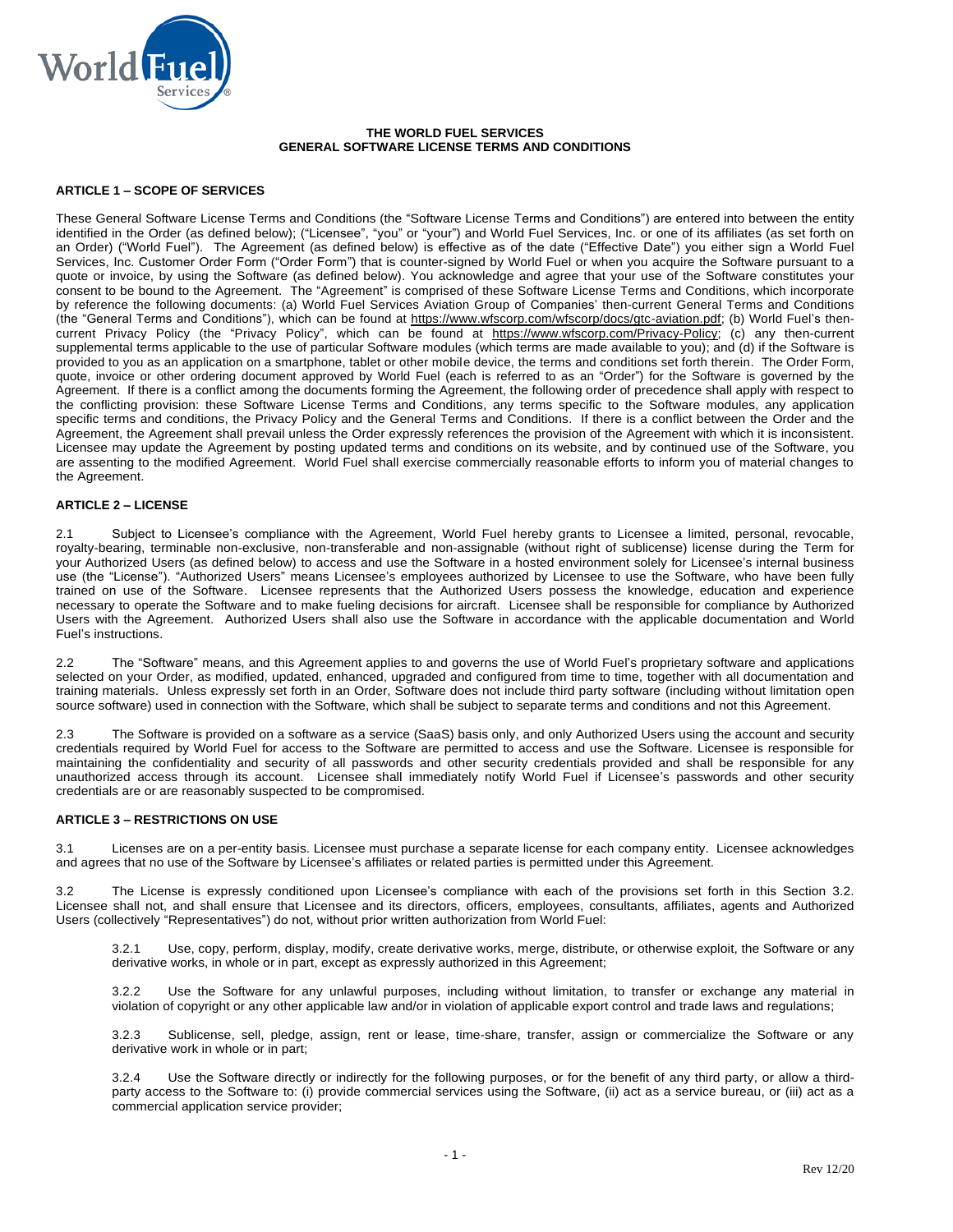3.2.5 Alter or remove any World Fuel copyright notice, trademark, or any other proprietary legend contained in or on the Software;

3.2.6 Take any action that would result in any third party obtaining any ownership of or other intellectual property rights in or to the Software or any portion thereof, or in support of creating a product or service that is competitive with the Software;

3.2.7 Reverse engineer, decompile, disassemble, reverse translate or otherwise attempt to reconstruct, identify, or discover any source code, underlying ideas, underlying user interface techniques, proprietary data representations, or algorithms contained in the Software by any means whatsoever, except to the extent the foregoing restriction is prohibited by applicable law;

3.2.8 Bypass or breach any security device or protection used by Licensee or access or use the services other than by authorized users through the use of his or her own valid access credentials;

3.2.9 Input, upload, transmit or otherwise provide to or through Licensee's systems and services any information or materials that are unlawful or injurious, or contain or transmit any virus, worm, malware or other malicious or harmful code, including any code the purpose or effect of which is to permit unauthorized access to, or to destroy, disrupt or otherwise interfere with the operations of any computer software, firmware, hardware, system or network, or the confidentiality and integrity of any data or information processed thereby; or

3.2.10 Use or access the Software other than as expressly permitted herein.

3.3 If Licensee becomes aware of any actual or threatened activity prohibited by this Article 3, Licensee shall promptly notify World Fuel and shall take all reasonable and lawful measures within its control to stop or prevent the activity and mitigate its effects.

# **ARTICLE 4 – FEES, PAYMENT**

4.1 Licensee shall pay to World Fuel the license fees and any other fees based on the Software licensed and services to be performed, as set forth in the Order. World Fuel reserves the right to increase or decrease prices at any time immediately upon notice to Licensee. If an Order specifies that services will be performed, Licensee shall reimburse World Fuel for its expenses incurred in the performance of such services.

4.2 Except as otherwise set forth in the Order: (i) all fees due under the Order shall be (i) due and payable on an annual basis thirty (30) days in advance of the commencement of each License Year of the Term, (ii) non-refundable, and (iii) paid by credit card or EFT. Licensee shall provide Licensor with a valid credit card or completed EFT form for payment and hereby authorizes World Fuel to charge such annual fees to such card or EFT transfer. Any Licensee authorized in the Order to pay by check shall be required to pay the full annual amount due in advance prior to the commencement of each License Year of the Term.

4.3 All payments not made when due shall be subject to late charges of the lesser of (i) one and one-half percent (1.5%) per month of the overdue amount or (ii) the maximum amount permitted under applicable law. Licensee shall pay all taxes, tariffs and transportation costs relating to, or incurred under, this Agreement (including any sales, use, excise or value added taxes), exclusive of taxes based on or measured by World Fuel's net income, unless Licensee is exempt from the payment of such taxes and provides World Fuel with acceptable evidence of such exemption.

## **ARTICLE 5 - OWNERSHIP AND CONTROL OF SOFTWARE**

The Software and related services provided hereunder are protected by United States and international intellectual property laws as well as other treaty provisions. The Software is licensed, and not sold, to Licensee under this Agreement. You acknowledge and agree that all right, title and interest, including all patent, trade secret, copyright, know-how and other proprietary rights that may be secured in any place under laws now or hereafter in effect, in and to the Software, including any part of the Software embodied in any derivative works, and any services, are owned exclusively by World Fuel. Nothing contained herein is intended, or shall be deemed, to transfer to Licensee any ownership or other rights in or to such Software or services, except the right to use the Software disclosed to Licensee and services performed hereunder to the limited extent in accordance with the Agreement. World Fuel reserves all rights not expressly granted to Licensee. World Fuel reserves the right in its sole discretion, to make any changes to the Software and services that it deems necessary or useful.

## **ARTICLE 6 – FEEDBACK; USE OF DATA; PERSONAL DATA**

6.1 Feedback. If Licensee elects to provide or make available to World Fuel any suggestions, comments, ideas, improvements, or other feedback or materials related to the Software, services or otherwise (collectively, "Suggestions"), Licensee hereby assigns to World Fuel all right, title and interest in and to the Suggestions. Licensee will be entitled to no compensation or credit for, nor gain any right, title or interest in or to, any World Fuel product that incorporates or otherwise is based on the Suggestions, including without limitation any upgrades or changes to the Software.

6.2 Customer Data; Use of Data. Licensee shall be responsible for all information, data, and other content submitted by Licensee and its Authorized Users for use in connection with the Software ("Customer Data") and for all use of any information or results provided by or to Licensee. Licensee represents and warrants that it has the right to provide all Customer Data to World Fuel, and that the use of the Customer Data in connection with the Software and related services provided by World Fuel and as contemplated herein will not infringe, misappropriate or otherwise violate the rights of any third party. Licensee hereby grants to World Fuel and its representatives a perpetual right to use the Customer Data and other information and data gathered in connection with use of the Software and any services provided hereunder, for the purpose of providing the Software and services and for World Fuel's business purposes, including without limitation, for the purpose of improving World Fuel's products or services, for product support and development, and to support other products and services that World Fuel provides to Licensees and its other customers, provided that if any Customer Data is shared with other World Fuel customers, World Fuel shall ensure that it shall be shared only on a de-identified aggregated basis. Licensee represents and warrants that it shall not submit any personally identifiable information to World Fuel as part of the Customer Data.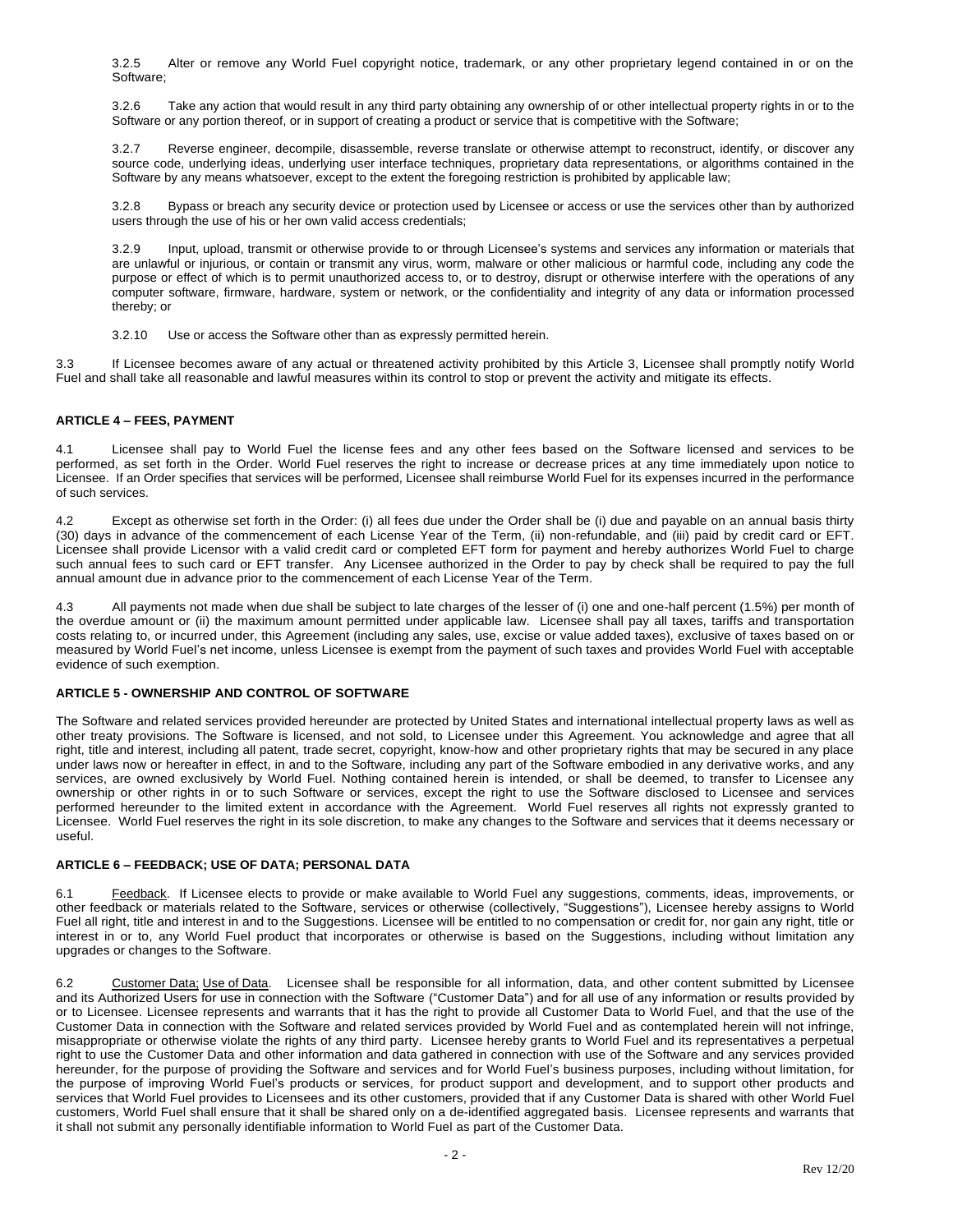## **ARTICLE 7 – SUPPORT SERVICES; TRAINING**

World Fuel may, in its sole discretion, provide Licensee with reasonable amounts of training on use of the Software and technical support for the Software via email or phone during the hours of 9am - 5pm Central Time Monday through Friday, excluding holidays**.** If requested by Licensee and agreed to by World Fuel, any services not described in the preceding sentence shall be subject to Licensee's payment of World Fuel's then-current fees.

#### **ARTICLE 8 – WARRANTY DISCLAIMERS**

**THE SOFTWARE AND SERVICES ARE PROVIDED ON AN "AS IS" BASIS. TO THE MAXIMUM EXTENT PERMITTED BY LAW, WORLD FUEL DISCLAIMS ALL WARRANTIES OF ANY KIND, EXPRESS OR IMPLIED, BY OPERATION OF LAW OR OTHERWISE, INCLUDING, BUT NOT LIMITED TO, THE IMPLIED WARRANTIES OF MERCHANTABILITY, SUITABILITY, FITNESS FOR A PARTICULAR PURPOSE, NONINTERFERENCE, ACCURACY, SYSTEM INTEGRATION, COMPLETENESS, SYSTEM SECURITY AND NON-INFRINGEMENT. WITHOUT LIMITING THE FOREGOING, WORLD FUEL DOES NOT WARRANT THAT THE SOFTWARE WILL MEET LICENSEE'S NEEDS OR EXPECTATIONS, BE KEPT CURRENT AND UP-TO-DATE, PROVIDE THE RESULTS THAT LICENSEE EXPECTS, OR THAT LICENSEE'S USE OF THE SOFTWARE WILL BE UNINTERRUPTED, ERROR FREE, OR FREE FROM INTERCEPTION OR THIRD-PARTY MONITORING**. **LICENSEE ACKNOWLEDGES THAT WORLD FUEL IS NOT RESPONSIBLE FOR ERRORS OR OMISSIONS MADE BY LICENSEE'S AUTHORIZED USERS WHEN USING THE SOFTWARE, AND THAT SUCH ERRORS OR OMISSIONS MAY HAVE AN ADVERSE EFFECT ON THE CALCULATIONS RESULTING FROM SUCH USE.** Licensee agrees and acknowledges that (i) the Software does not take into account obstacles, terrain, required permits, controlled airspace, or special-use airspace and (ii) the pilot of the aircraft must verify the accuracy and correctness of the information received and the suggested flight route against current aviation charts to ensure that it can be flown safely. **LICENSEE ACKNOWLEDGES AND AGREES: (A) THE SOFTWARE MAY BE USED BY LICENSEE IN CONNECTION WITH CALCULATING AIRCRAFT FUELING REQUIREMENTS; (B) THE SOFTWARE CALCULATIONS ARE ESTIMATES ONLY AND ARE NOT TO BE RELIED ON BY LICENSEE; AND (C) LICENSEE (NOT WORLD FUEL) IS SOLELY RESPONSIBLE FOR MAKING DECISIONS ABOUT AIRCRAFT FUELING AND FOR ENSURING THE SUFFICIENCY OF FUEL SUPPLIES FOR ITS AIRCRAFT. WORLD FUEL SHALL UNDER NO CIRCUMSTANCE BE RESPONSIBLE FOR LICENSEE'S RELIANCE ON ANY FUELING CALCULATIONS PROVIDED BY THE SOFTWARE, AND LICENSEE SHALL INDEMNIFY AND HOLD HARMLESS WORLD FUEL, ITS AFFILIATES, AND ITS AND THEIR OFFICERS, DIRECTORS AND AGENTS, FROM AND AGAINST ANY AND ALL LIABILITY WHATSOEVER ARISING FROM LICENSEE'S RELIANCE OR USE OF THE SOFTWARE AND ITS FUELING CALCULATIONS.**

### **ARTICLE 9 – LIMITATIONS OF LIABILITY AND CONSEQUENTIAL DAMAGES**

**TO THE MAXIMUM EXTENT ALLOWED BY APPLICABLE LAW, WORLD FUEL'S MAXIMUM AGGREGATE LIABILITY TO LICENSEE FOR DAMAGES RELATED TO THIS AGREEMENT AND THE SOFTWARE AND SERVICES, WHETHER FOR BREACH OF CONTRACT OR WARRANTY, STRICT LIABILITY, NEGLIGENCE, OR OTHERWISE, SHALL NOT EXCEED THE FEES PAID TO WORLD FUEL IN THE IMMEDIATELY PRECEDING TWELVE-MONTH PERIOD FOR THE APPLICABLE WORLD FUEL SOFTWARE OR SERVICE OR ACTS OR OMISSIONS GIVING RISE TO SUCH LIABILITY. TO THE MAXIMUM EXTENT ALLOWED BY APPLICABLE LAW, IN NO EVENT SHALL WORLD FUEL, ITS LICENSORS, SUBCONTRACTORS, OR THEIR RESPECTIVE AFFILIATES, DIRECTORS, OFFICERS, EMPLOYEES, AGENTS SUCCESSORS OR ASSIGNS BE LIABLE TO LICENSEE OR ANY THIRD PARTY FOR ANY LOSS OF PROFITS, LOSS OF DATA, LOSS OF BUSINESS, OR INTERRUPTION OF BUSINESS, OR FOR DIRECT, INDIRECT, SPECIAL, INCIDENTAL, CONSEQUENTIAL, OR PUNITIVE DAMAGES OF ANY KIND, REGARDLESS OF THE FORM OF ACTION, WHETHER IN CONTRACT, TORT, NEGLIGENCE, STRICT LIABILITY, PRODUCT LIABILITY, OR OTHERWISE, ARISING FROM OR RELATING TO THIS AGREEMENT OR THE SUBJECT MATTER HEREOF, EVEN IF WORLD FUEL HAS BEEN ADVISED OF THE POSSIBILITY OF SUCH DAMAGES, HOWEVER CAUSED. LICENSEE ASSUMES TOTAL RESPONSIBILITY AND RISK FOR LICENSEE'S USE OF THE SOFTWARE. IN NO EVENT SHALL WORLD FUEL BE LIABLE FOR ANY ACTS OR OMISSIONS OF ITS LICENSORS OR ITS SUBCONTRACTORS.**

### **ARTICLE 10 – INDEMNIFICATION AND INSURANCE**

In addition to the indemnities in the General Terms and Conditions, Licensee shall indemnify, defend and hold harmless World Fuel and its affiliates, licensors and subcontractors and their respective Representatives, successors and assigns from and against any and all claims, liabilities, losses, damages, costs and expenses (including reasonable attorneys' fees and expenses) related to or arising from (a) Licensee's or any of Licensee's Representatives': (i) negligence or willful misconduct; (ii) breach of this Agreement; (iii) violation of applicable federal, state and local laws, rules, regulations, ordinances and codes; or (b) provision of Customer Data, or World Fuel's use thereof in accordance with this Agreement. Licensee shall maintain insurance issued by an insurer reasonably acceptable to World Fuel indicating coverage and limits reasonably commensurate with the risks of the transactions contemplated in this Agreement and shall name World Fuel and its affiliates an additional insured under such policies.

#### **ARTICLE 11 – TERM, TERMINATION AND SUSPENSION**

11.1 This Agreement shall be effective as of the Effective Date and, unless earlier terminated as provided herein, will continue in effect for one year or such longer initial term period as specified in the Order Form (the "Initial Term"), and then automatically renew for successive one year periods thereafter (each a "Renewal Term" and collectively with the Initial Term, the "Term"), unless either party provides notice of non-renewal at least ninety (90) days prior to the expiration of the then-current Term. The Initial Term and each Renewal Term are also each referred to herein as a "License Year."

11.2 World Fuel may terminate this Agreement and terminate Licensee's access to the Software immediately upon notice to Licensee in the event that Licensee breaches any of its obligations pursuant to Section 2 (License), Section 3 (Restrictions on Use), Section 5 (Ownership and Control of Software) or Section 12 (Confidentiality).

11.3 Either party may terminate this Agreement if the other party: (i) materially breaches any obligation and fails to cure such breach within thirty (30) days (or such other time period as the parties may agree in writing) after receipt of written notice by the non-breaching party specifying the nature of the breach; or (ii) declares bankruptcy or bankruptcy or insolvency proceedings are brought against a party, if a party makes an